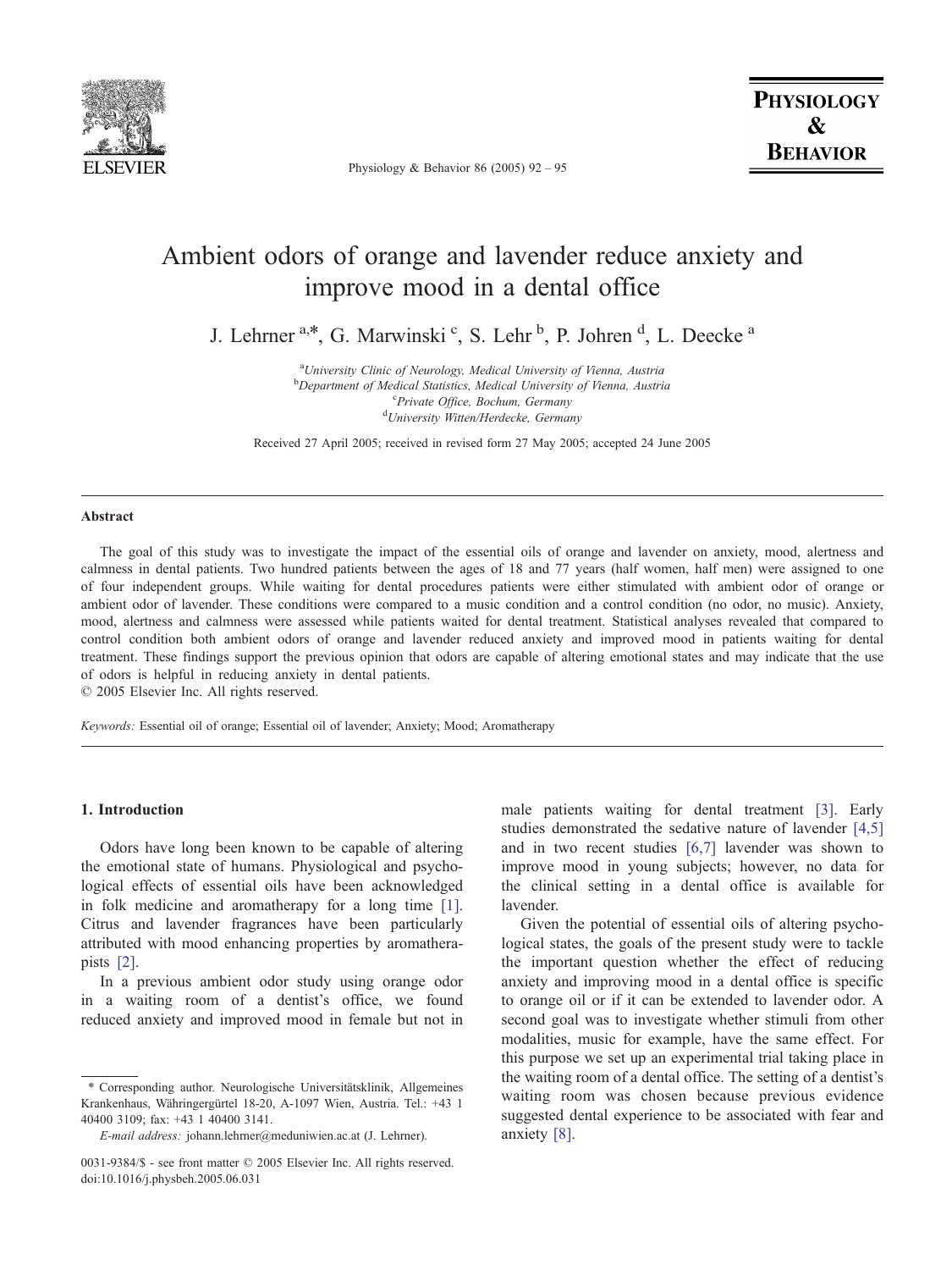#### J. Lehrner et al. / Physiology & Behavior 86 (2005) 92-95 93

#### 2. Materials and methods

## 2.1. Subjects, experimental design and statistical analyses

We included 200 patients between the ages of 18 and 77 years in our study. All subjects gave informed consent for a protocol according to the Helsinki Declaration. Patients were told the purpose of the study was to determine the association between pain and mood. After the experiment, each patient was debriefed about the true nature of the study by the dentist and subsequently provided informed consent. The participants were assigned either to a control group with no odor and no music, or to a music group, or to an orange odor group, or to a lavender odor group, respectively. Patients were selected consecutively in order to control different dental procedures (regular check-up, dental hygiene, dental drilling, tooth pulling, pain). First we tested the no odor study group, followed by the music group, then the orange odor study group, and finally the lavender odor study group. Testing started November 2003 and ended in January 2004. As patients were assigned sequentially to the experimental conditions, we assumed that age, pain, nasal disease status, etc. were comparable across conditions. However, due to the season of the year, it was likely that the patient sample contained patients with nasal disease. In order to control for nasal disease status, we screened the patient sample by means of self report for allergies and common cold. The four study groups did not differ regarding frequency of self reported allergies ( $\chi^2$  test,  $p > 0.05$ ) and self reported common cold ( $\chi^2$  test,  $p > 0.05$ ), respectively. See Table 1 for details.

Upon arriving, patients were registered and then were handed the questionnaires to be filled-in while waiting for treatment. Importantly, answering the questionnaires was entirely self-paced and dependent only on the speed of patients. We did not measure fill-in time but in no case was it longer than 20 minutes. First, they completed

Table 1

Mean, standard deviation, range of scores and frequency for each variable over experimental groups

| Variables                                         | Control<br>$(N=51)$       | Music<br>$(N=49)$                                            | Lavender<br>odor $(N=48)$ $(N=50)$ | Orange odor                  |
|---------------------------------------------------|---------------------------|--------------------------------------------------------------|------------------------------------|------------------------------|
| Age <sup>a</sup>                                  | $19 - 77$                 | $40.4 \pm 13.3$ $41.0 \pm 13.7$ $41.9 \pm 14.7$<br>$23 - 74$ | $23 - 74$                          | $40.2 \pm 12.4$<br>$21 - 70$ |
| Pain <sup>a</sup>                                 | $6.3 \pm 3.1$<br>$0 - 10$ | $6.4 \pm 3.2$<br>$0 - 10$                                    | $6.8 \pm 3.2$<br>$0 - 10$          | $6.6 \pm 3.5$<br>$0 - 10$    |
| Gender<br>(female/male)                           | 26/25                     | 25/24                                                        | 23/25                              | 24/26                        |
| Allergy <sup>b</sup><br>(not present/present)     | 34/13                     | 38/6                                                         | 38/6                               | 42/5                         |
| Common cold <sup>c</sup><br>(not present/present) | 36/10                     | 30/14                                                        | 33/13                              | 37/8                         |

Group effect  $p > 0.05$ .

 $\frac{b}{x^2}$  test,  $p > 0.05$ .<br>  $\frac{c}{x^2}$  test,  $p > 0.05$ .

a questionnaire asking for demographic data. The mean age of patients was comparable between the four groups as indicated by analysis of variance  $(F(3,194)=1.27,$  $p = 0.293$ ). See Table 1.

Next they were asked about their current pain using an 11-point Likert scale ranging from 0 (no pain at all) to 10 (unbearable pain). Analysis of variance, for degree of toothache, detected no statistical difference between groups  $(F(3,184)=0.74, p=0.534)$  indicating that all four groups were comparable in terms of pain rating. See Table 1.

Patients were next given a German version of the State-Trait Anxiety Inventory (STAI) [\[9\]](#page-3-0) a self report measure with demonstrated reliability and validity for assessing trait and state anxiety. High scores indicate high self-perceived anxiety.

Subsequently, they were given the Mehrdimensionale Befindlichkeitsfragebogen (MDBF) [\[10\]](#page-3-0) for assessment of current mood, alertness and calmness. Patients had to answer questions on 5-point Likert scales regarding mood, alertness and calmness. Scale reliability (Cronbach's  $\alpha$ ) is above 0.9 for all three scales. Higher scores indicate more positive mood, high level of alertness and high level of calmness.

Ambient odors of orange and lavender were diffused separately in the waiting room through an electrical dispenser in both odor groups whereas in the control group and the music group no odor was in the air. The dispenser was hidden from the patients view and the system of Voitino Air100 (Krailling, Germany) with constant intermediate concentration was used. The odors were set free from 7:30 a.m. to 6:30 p.m. The waiting room was  $16 \text{ m}^2$  large. After the change from orange to lavender the odor delivery system was thoroughly cleaned according to standard procedures of the odor delivering system.

The natural essential oils of citrus sinensis and lavender supplied by Primavera (Sulzberg, Germany) were used. The main components of the essential oil of orange was determined by gas chromatography to be limonene 95.3% and myrcene 1.88%, all other components were below 1%. The main components of the essential oil of lavender was determined by gas chromatography to be linalylacetate 34.8%, linaloole 30.6%, occimene-cis 5.9%, occimenetrans 3.5%, terpinene-4ol 5.4, lavandulylacetate 3.4%, caryophyllen 4.8%, all other components were below 1%. The gas chromatography data were provided by the delivery company.

For the music condition, the compact disk of "Café del Mar— Music from Ibiza'' was used throughout the study. This particular music is considered up lifting and cheerful, reminding people of vacations and good times. The music was played through the speakers of the dental office in the waiting room situated on the ceiling of the room. The loudness of the music remained constant throughout the study.

In order to compare the variable state anxiety between the four ''groups'' an analysis of covariance with the fixed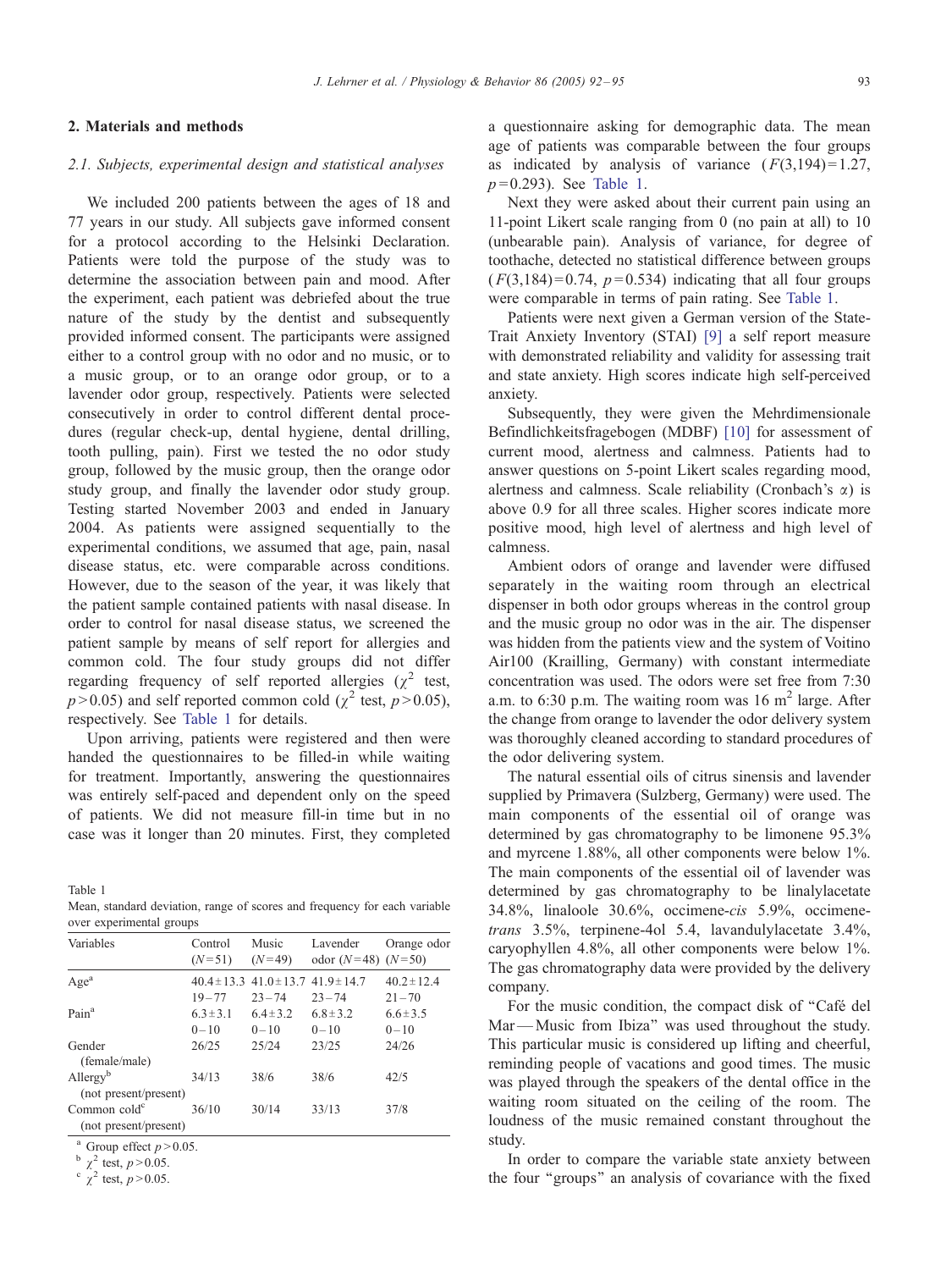factors "group" (4 levels: control/music/orange odor/lavender odor), ''gender'' and the covariates age and trait anxiety was performed. The interaction between "gender" and "group" was also included in the model in order to test whether differences between the groups depend on gender because a gender effect for orange odor was found in our previous study. Post hoc comparisons between group means were performed by the method of Tukey-Kramer. A  $p$ value < 0.05 was considered to indicate statistical significance. A similar analysis was carried out for the variables mood, alertness and calmness, except that trait anxiety was not included as covariate. Calculations were performed using the SAS software system V8.2 (SAS Institute Inc., 2002, Cary, NC).

# 3. Results

Table 2 gives the means, standard deviations and range of scores of the raw data for each variable over experimental groups.

The analysis of covariance for the dependent variable of state anxiety detected a statistical group effect  $(F(3,163))$ = 3.1,  $p = 0.028$ ); however, no significant interaction between group and gender ( $p = 0.740$ ) was observed. Post hoc analysis using Tukey –Kramer multiple comparisons revealed a statistical group difference between the control group and the orange group ( $p = 0.049$ ) and between the control group and the lavender group ( $p = 0.039$ ). No statistical significant group difference was found between control group and music group ( $p=0.371$ ), and furthermore, no other group differences were significant.

The dependent variables of mood, alertness and calmness were analyzed in subsequent analyses of covariance with the fixed factors ''group'' (4 levels: control/music/orange odor/ lavender odor), gender and the covariate age. For the measure of mood there was a significant effect of group  $(F(3,165)) =$ 3.1,  $p = 0.030$  and no significant group by gender interaction  $(p=0.103)$ . Post hoc analysis using Tukey–Kramer multi-

Table 2

Mean, standard deviation and range of scores for each variable over experimental groups

| Variables                    | Control<br>$(N=51)$ | Music<br>$(N=49)$ | Orange<br>odor<br>$(N=50)$ | Lavender<br>odor<br>$(N=48)$ |
|------------------------------|---------------------|-------------------|----------------------------|------------------------------|
| State anxiety <sup>a,b</sup> | $43.3 \pm 13.4$     | $38.1 \pm 10.8$   | $35.7 \pm 10.1$            | $38.1 \pm 11.3$              |
|                              | $24 - 79$           | $23 - 68$         | $20 - 69$                  | $20 - 65$                    |
| Mood <sup>a,b</sup>          | $27.9 \pm 7.4$      | $31.2 \pm 4.9$    | $31.7 \pm 6.1$             | $30.5 \pm 7.6$               |
|                              | $9 - 40$            | $20 - 40$         | $13 - 40$                  | $8 - 47$                     |
| Alertness <sup>c</sup>       | $25.6 \pm 6.3$      | $28.2 \pm 7.0$    | $28.5 \pm 5.8$             | $27.1 \pm 7.2$               |
|                              | $14 - 37$           | $14 - 40$         | $18 - 40$                  | $8 - 38$                     |
| Calmness <sup>a,b</sup>      | $25.1 \pm 8.0$      | $28.2 \pm 6.4$    | $30.1 \pm 6.5$             | $28.7 \pm 7.9$               |
|                              | $8 - 40$            | $17 - 40$         | $10 - 40$                  | $9 - 40$                     |

<sup>a</sup> Group effect  $p < 0.05$ .<br><sup>b</sup> Interaction of sex × group  $p > 0.05$ .

<sup>c</sup> Group effect  $p > 0.05$  and sex  $\times$  group interaction  $p > 0.05$ .

ple comparisons revealed a significant group difference between the control group and the orange group  $(p=0.046)$  and between the control group and the lavender group ( $p=0.046$ ). No statistical significant group difference was found between control group and music group  $(p=0.339)$ , and furthermore, no other group differences were significant. Statistical analysis of the dependent measure alertness showed no statistically significant main effect of group  $(F(3,165)=2.2, p=0.097)$  nor significant group by gender interaction ( $p=0.166$ ). For the measure of calmness there was a significant group effect ( $F(3,165) = 4.5$ ,  $p=0.004$ ), however, no significant group x gender interaction ( $p=0.332$ ) was obtained. Post hoc analysis using Tukey –Kramer multiple comparisons revealed a borderline significant group difference between the control group and the orange group ( $p = 0.061$ ) and a significant group difference between the control group and the lavender group  $(p=0.016)$ . No statistical significant group difference was found between control group and music group ( $p = 0.355$ ), and furthermore, no other group differences were significant.

# 4. Discussion

It is widely believed that odors have the power to influence emotional states in humans. We tested this hypothesis in a controlled experimental study taking advantage of the highly emotional situation in a dentist's waiting room. While waiting for their dental procedures patients were stimulated either with ambient odor of orange or ambient odor of lavender. These conditions were compared to a music condition and a control condition (no odor, no music). We found that patients who were exposed to orange odor or lavender odor had a lower level of state anxiety, a more positive mood, and a higher level of calmness compared to the patients in the control condition.

The results of this study confirmed the previous notion of sedative properties of the natural essential oil of orange in a clinical setting and extended it to the essential oil of lavender. We further found that exposure to music in a dentist's waiting room has an intermediate effect. This finding is consistent with a growing body of evidence showing that odors are capable of changing emotional states in humans. Several prior studies reported that ambient odors of orange [\[3\]](#page-3-0) and lavender  $[4-7]$  can influence anxiety and mood in humans. Our study extended this evidence to the clinical setting in a dental office.

The mode of action of ambient odors in inducing emotional changes is currently unknown. Recent work suggests that some essential oils possess pharmacological properties that may be responsible for the emotional effects reported in this study. For instance, lavender has been demonstrated to act postsynaptically, and it is suggested that it modulates the activity of cyclic adenosine monophosphate (cAMP). A reduction in cAMP activity is associated with sedation, a causal relationship that has been established for